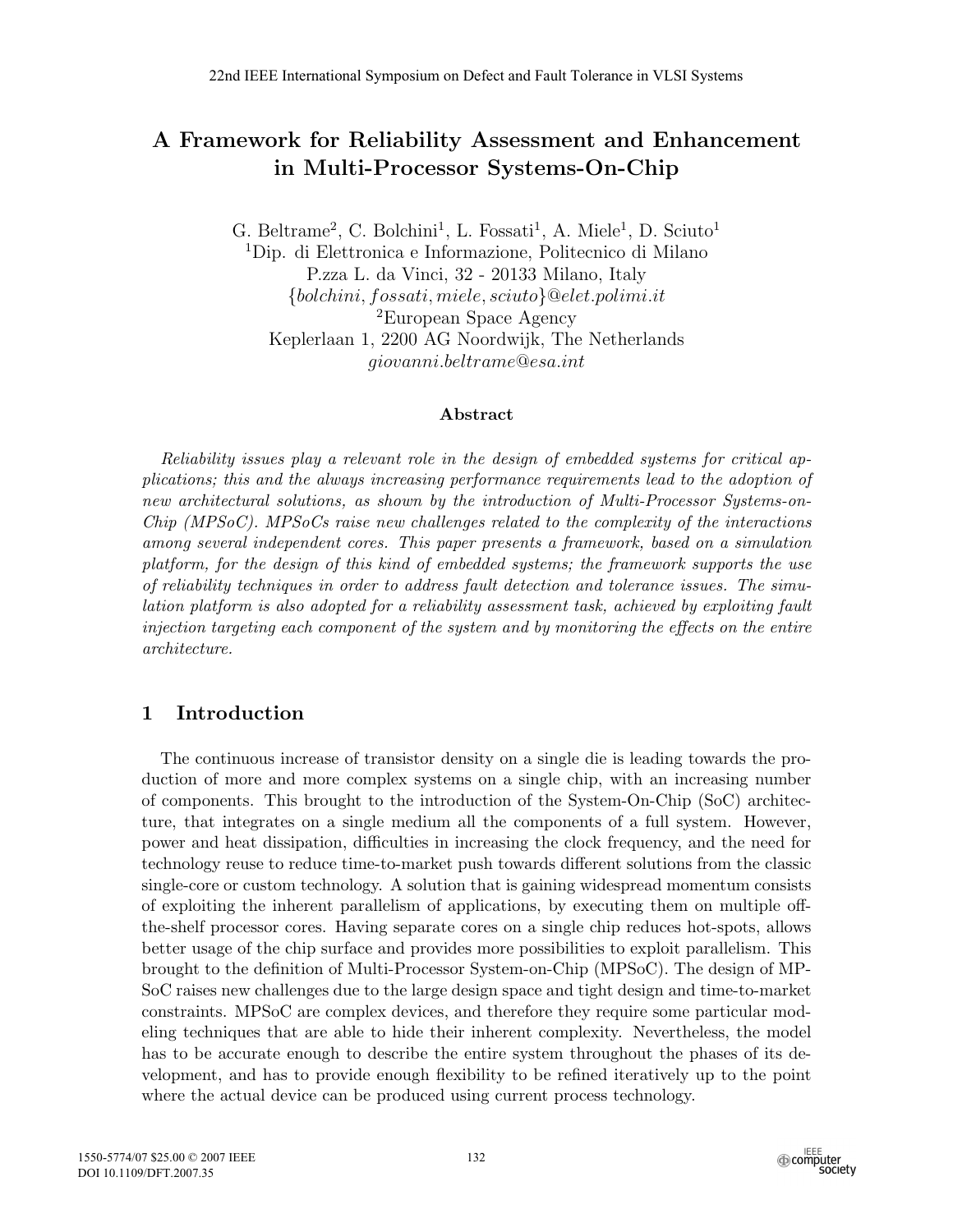In this context, when combining independently designed modules, the enhancement and assessment of reliability becomes particularly important; for instance specific approaches are required in order to be able both to apply fault detection and fault tolerance techniques from the initial steps of the design flow and to evaluate the effects of faults in a component while interacting with the other ones composing the MPSoC. These reliability issues are becoming more and more relevant, as the incidence of soft errors grows also at ground level [7]. Such errors are caused by radiation, and they temporarily affect memory elements so that their content may be corrupted; this situation, particularly hazardous in safety-critical systems, it is serious in general, especially when considering the embedded systems' pervasiveness in today's life. A few other co-design frameworks taking into account reliability have been proposed in the past [16, 6, 2, 15], but they are suited for other architectural solutions. When considering an MPSoC architecture, the effects of a fault in a module, if not contained, may corrupt also the other components, thus particular attention has to be devoted to the design of the overall system, as a collection of critical elements.

The main contribution of this paper is the insertion of a Reliability-Aware layer inside a framework for the design exploration of Multi-Processor Systems-on-Chip, thus adding this aspect to the figure of merit used during exploration. This layer is able to introduce fault detection and fault tolerance properties in the system under consideration, by acting at high abstraction level and by accessing a dedicated library of hardware and software design techniques for reliability. The second significant aspect of our work consists in the use of an MPSoC simulation platform to perform reliability level assessment by means of Software-Implemented Hardware Fault Injection (SWIFI). This platform allows an analysis of the behavior of the designed system in the presence of failures.

The rest of the paper is organized as follows. The next section briefly discusses related work. Section 3 describes the proposed design framework, allowing the exploration of the solution space also from the reliability point of view, in order to identify the most convenient trade-off between costs and benefits, fulfilling the designer's requirements and constraints. Section 4 details the MPSoC simulation platform, supporting the proposed design framework and allowing the evaluation of the various possible implementations, and also shows how we exploit such platform for injecting hardware faults in a component model and for simulating its effects within the complete MPSoC environment. Finally, Section 5 closes the paper drawing some conclusions.

#### 2 Related Work

In the past, only a few works [16, 6, 2, 15] proposed a hardware/software co-design flow taking into account reliability issues, and considering fault detection and tolerance properties as relevant metrics in the exploration of the solution space. Some of these proposals target classes of faults different from the Single Event Effect, which, nowadays, is considered particularly interesting.

In [6] the authors provide fault detection capabilities by applying duplication and comparison through assertions, evaluating the caused area overhead, but using no other figure of merit. With respect to [2, 15], the proposed platform is characterized by a higher complexity, and the fault injection simulator provides a valuable tool to verify the achieved reliability level. This is particularly interesting when considering the limited access to the resources structure and to the architecture of the adopted system. More precisely, the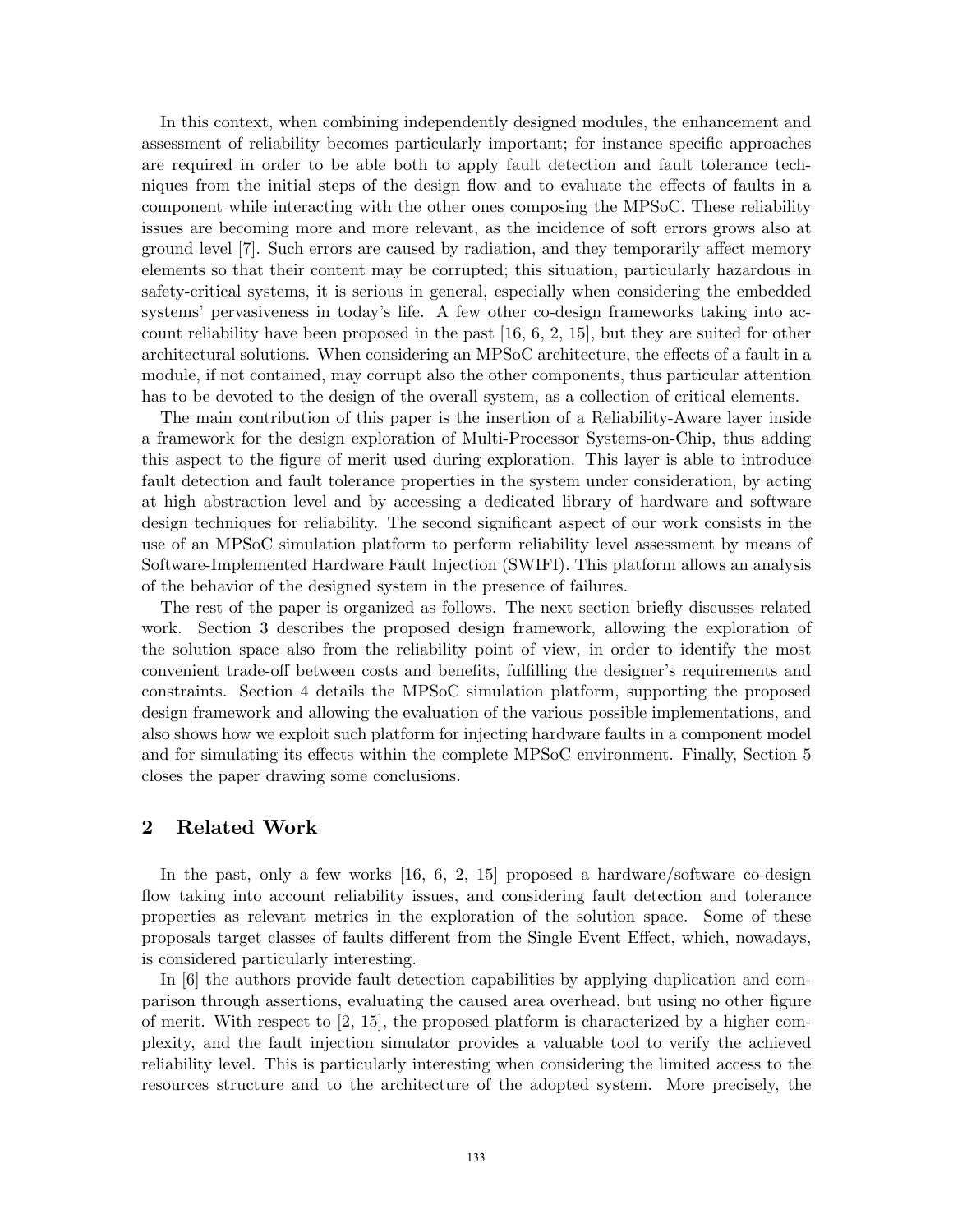approach presented in [2] has been generalized to be suitable for different design flows and frameworks, in relation with the architectural solution at hand.

The approach proposed in this paper, focusing on the Single Event Effect fault model, mainly differs from previous work for its application target, Multi-Processor System-on-Chip, that introduces new challenges. First of all the number of available cores in the final architecture, as well as their off-the-shelf nature, introduces new degrees of freedom in the application of reliability techniques, but also new complexity due to the interaction between IP cores, that can be manipulated and monitored only externally, with little customization possible.

#### 3 The proposed framework

The aim of the proposed framework is to enable design space exploration for reliable MPSoCs, and to guide the designer in the evaluation of the possible design implementations toward an optimal solution. Acceptable solutions are determined on the basis of a set of possible architectures, constraints and requirements, and by accessing a library of available hardware and software techniques for the implementation of reliability properties.

The framework offers capabilities for modifying and managing the system specification to introduce design for reliability requirements; this step can be followed by the exploration of the design space: it is thus possible to identify an architecture that satisfies the given constraints and that ensures good performance both in terms of speed and power consumption. Finally, the issue of the experimental evaluation of the obtained solution, in terms of reliability level and performance, is taken into account by providing a simulation environment capable of fault injection activities and performance profiling.



**Figure 1. The proposed framework**

An existent tool for MPSoC design space exploration, called PandA, has been extended by introducing a "Reliability-aware layer" similarly to the methodological approach of the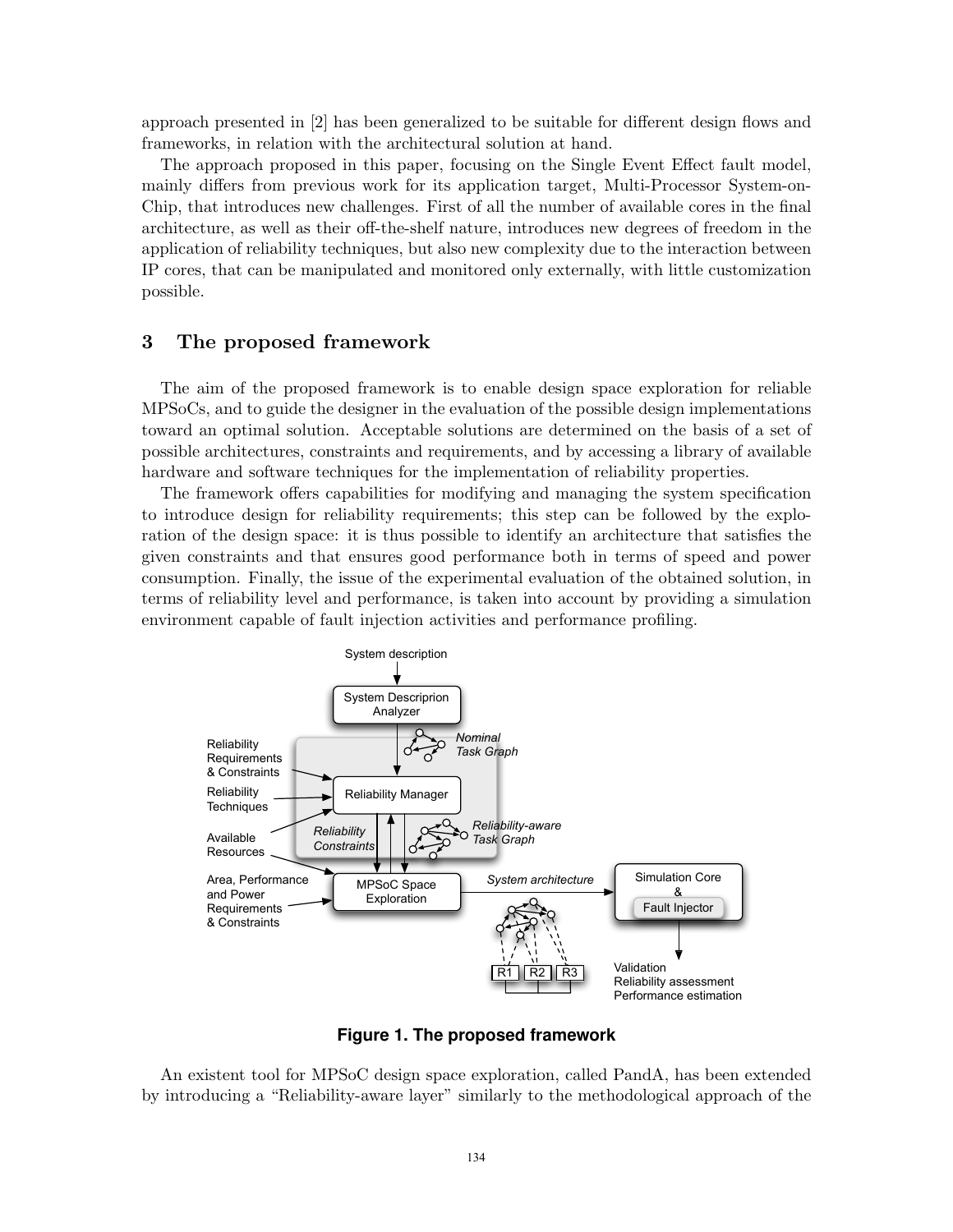work proposed in [2] for simpler architectures. Figure 1 shows the modules of the basic framework and the extended modules (with a shaded background). The basic framework aims at determining an optimal implementation of the system under analysis given a target multi-processor architecture. This is obtained by first exploring the solution space and then by identifying, among the found solutions, the most suitable one with respect to the requirements and constraints (in terms of area, performance and power).

The design activity takes as input a system specification described with a high level language (C,  $C_{+}$  or SystemC). The first step, performed by a module called System Description Analyzer, translates the specification into an internal representation to be easily managed and modified, a graph of tasks, called task graph, where nodes represent basic tasks of the system description (i.e. each of them is composed by some of the instructions of the original specification). The obtained task graph is fed to the next module that explores the system design space: by taking into account requirements and constraints, this module tries to find an optimal binding among the nodes of the task graph and the available architectural resources. Finally, an architecture simulator is provided for an experimental evaluation of system performance; simulation is also used to tune the parameters of the system (for example, cache size and memory latency) to reach the desired goal.

Considering the presented framework, reliability issues are taken into consideration by including an additional layer for the reliability design space exploration and by enhancing the simulator for supporting fault injection. Figure 1 highlights additional modules with a gray background area, whereas Figure 2 details the introduced layer.



**Figure 2. The reliability layer**

This layer is composed of two main modules, a Requirements Analyzer and a Reliability Techniques Applier. The former supports the designer in specifying the parts of the entire systems that are critical, and for which fault detection and/or tolerance properties need to be provided; the designer can introduce such criticality indications either in the initial specification (and the tasks associated with reliability requirements will inherit them) or on the nominal task graph. The module produces a Decorated Task Graph, where each task is characterized with additional information about the properties that have to be guaranteed and with the required level of reliability (detection, tolerance, recovery, etc.).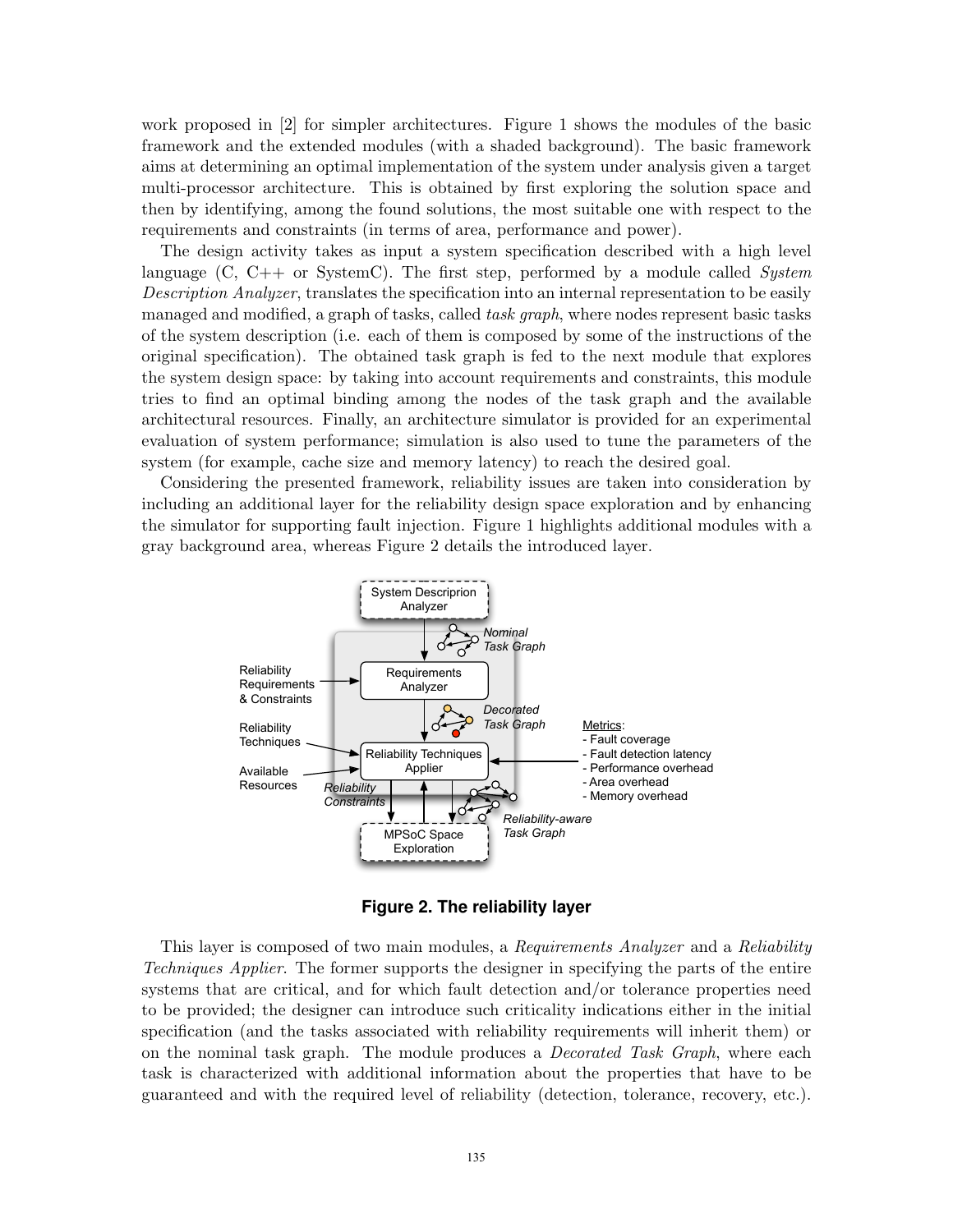Requirements and constraints on communication are derived by the module, by analyzing the requirements expressed on tasks and the direct specification on the nominal task graph.

In the next step, the *Reliability Technique Applier* analyzes the decorated task graph and manipulates it by applying available reliability techniques. During this phase, several metrics can be adopted to estimate system quality and to guide design space exploration; considering reliability properties assessment, the identified parameters are fault coverage and detection latency, while costs are evaluated in terms of area and performance overhead.

The second module accesses a repository where various techniques (acting on the hardware as well as on the software) for guaranteeing fault detection/tolerance properties are stored. These techniques are applied by introducing redundancies in the tasks and/or by introducing constraints which require the binding of tasks to reliable components by construction, i.e., resources that are intrinsically fault tolerant such as Totally Self-Checking (TSC) checkers. As an example, when Triple Module Redundancy is applied on a task, the corresponding node is triplicated and a node representing a voter is included; furthermore constraints are added to guarantee that the three replicas are managed by different resources and that the voter must be TSC itself. As another example, if fault detection only is required, task duplication is considered as a viable technique to be applied with respect to space or time redundancy; software code replication is another available technique, modifying the task internally. Each one of these solutions is characterized by costs, performance and depends on the available resources.

The result is a modified, *Reliability-aware* task graph that contains the original information about the system specification together with the information about reliable properties and the set of binding constraints. These results are the inputs to the MPSoC Space Exploration module, part of the basic flow, that produces the final system implementation.

In order to verify the correctness of the design and to compare different implementations with respect to the adopted figures of merit (e.g., area, performance and reliability), a hardware simulation platform, called ReSP, has been developed. This tool, enhanced and instrumented, is also used to evaluate the reliability of the final implementation, as detailed in the following section.

#### 4 ReSP: The MPSoC simulation platform

We analyzed several simulation platforms found in literature, considering the opportunity to include them in the framework, but no one satisfied completely our necessities. Their limitations are mainly related to a lack of flexibility, hence reducing the possibility to introduce features for managing reliability issues and fault injection.

StepNP [11] is a platform featuring instruction-set simulators wrapped in SystemC: even if it provides introspection mechanisms, StepNP does not use the TLM standard [3] and it has a limited set of available components. MPARM [1] is another simulation platform targeted to multi-processor systems; it is provided with a large support and availability of components but it does not feature a coherent control-and-view model subsystem that would allow component introspection. Platform Architect [5] is a SystemC-based design environment provided with a graphical user interface and a standardized component library. Although it is a powerful design tool for SoCs, Platform Architect lacks the definition of a parallel programming model, and it does not specify guidelines for the implementation of complex communication architectures like NoCs, making it not perfectly suitable for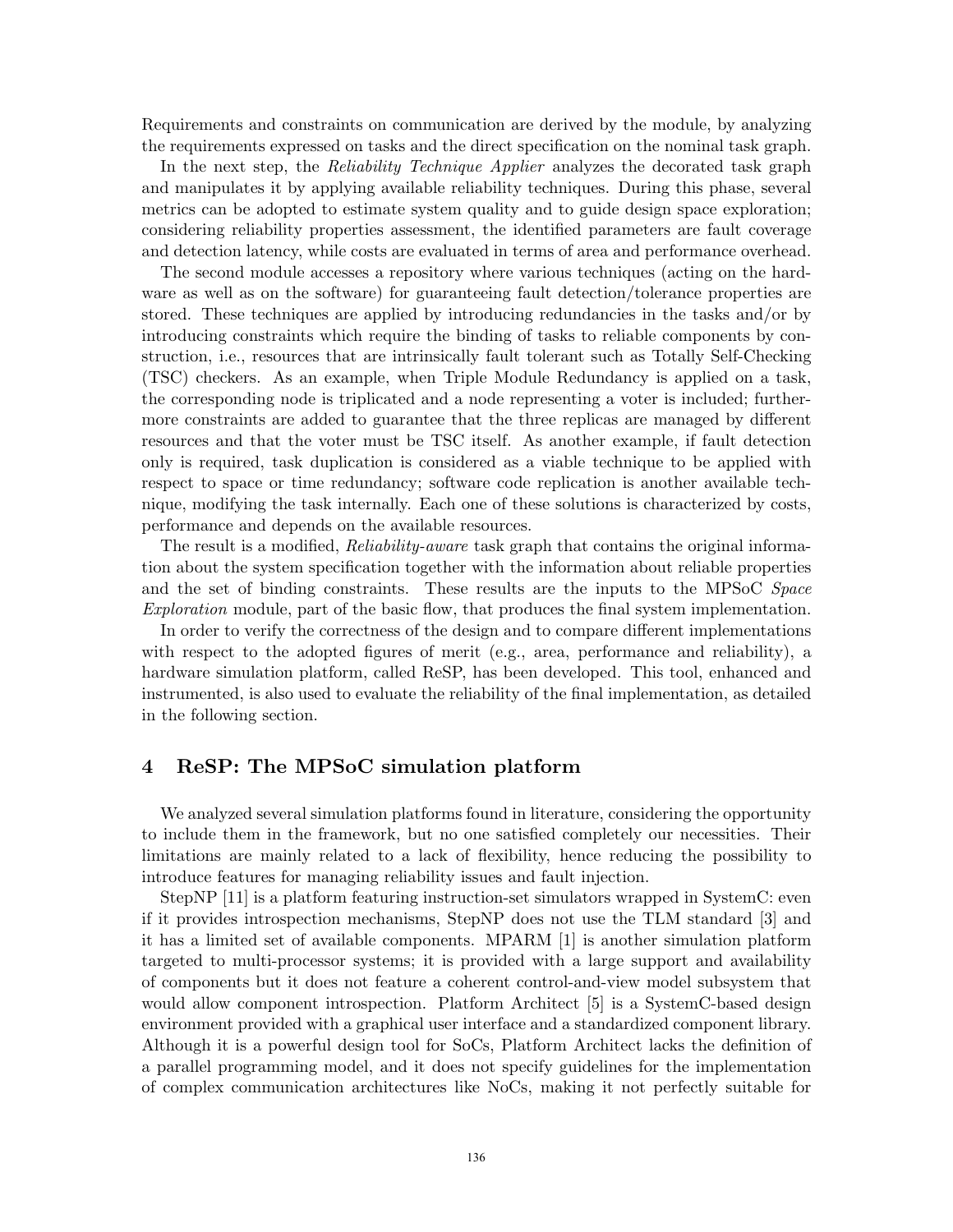MPSoCs. Other simulation platforms are not suitable because dedicated to specific issues: GRAPES [10] is mainly focused on memory architectures and synchronization issues, and Simics on software developments [9].

Most of these, and other simulation platforms, are based on TLM; this was introduced in the past years as a modeling style to describe on-chip communication channels at a higher abstraction level with respect to Register Transfer Level (RTL) and as a solution to manage the increasing complexity of modeling Multi-Processor Systems-on-Chip. With TLM, IP modules can be modeled at a functional level and the system bus behavior can be viewed as an abstract channel independent from the target bus architecture or protocol implementation.

The limitations of the reviewed platforms led us to the development of a new simulation platform, called ReSP (Reflective Simulation Platform), used to support, test and evaluate the proposed methodology in relation to MPSoC reliability properties.

#### 4.1 Reliability analysis via fault injection

ReSP is provided with reflective capabilities that allow us to query and modify the internal structure of the hardware components at runtime without the need to instrument the system description used to define the final implementation. This characteristic is ideal to be exploited for enabling fault injection campaigns first by modifying the components' internal state and then by simulating the system behavior as in presence of a hardware failure. In this way it is possible to significantly reduce the time required for setting-up the experimental environment, and since no extra elements are introduced to inject faults, no uncontrolled/masking effects are caused.

The simulation platform structure is shown in Figure 3: it is composed of two main modules, an *Architecture Builder* for building the required system architecture on the basis of a set of available components and a Simulator Core & Fault Injector that executes the simulation and provides features for faults injection.



**Figure 3. The architecture of the ReSP hardware simulation platform**

The simulator is built using the Python programming language [12]; being scripted and interpreted, this language possesses powerful reflective features: introspection inside architectural components is allowed, i.e., it is possible to read and modify the internal state of an object at runtime, without instrumenting the code. This feature was exploited to provide the simulation platform with both debugging and fault injection capabilities. More precisely, this aspect is used to model the effect of SEU faults in terms of bit-flips, acting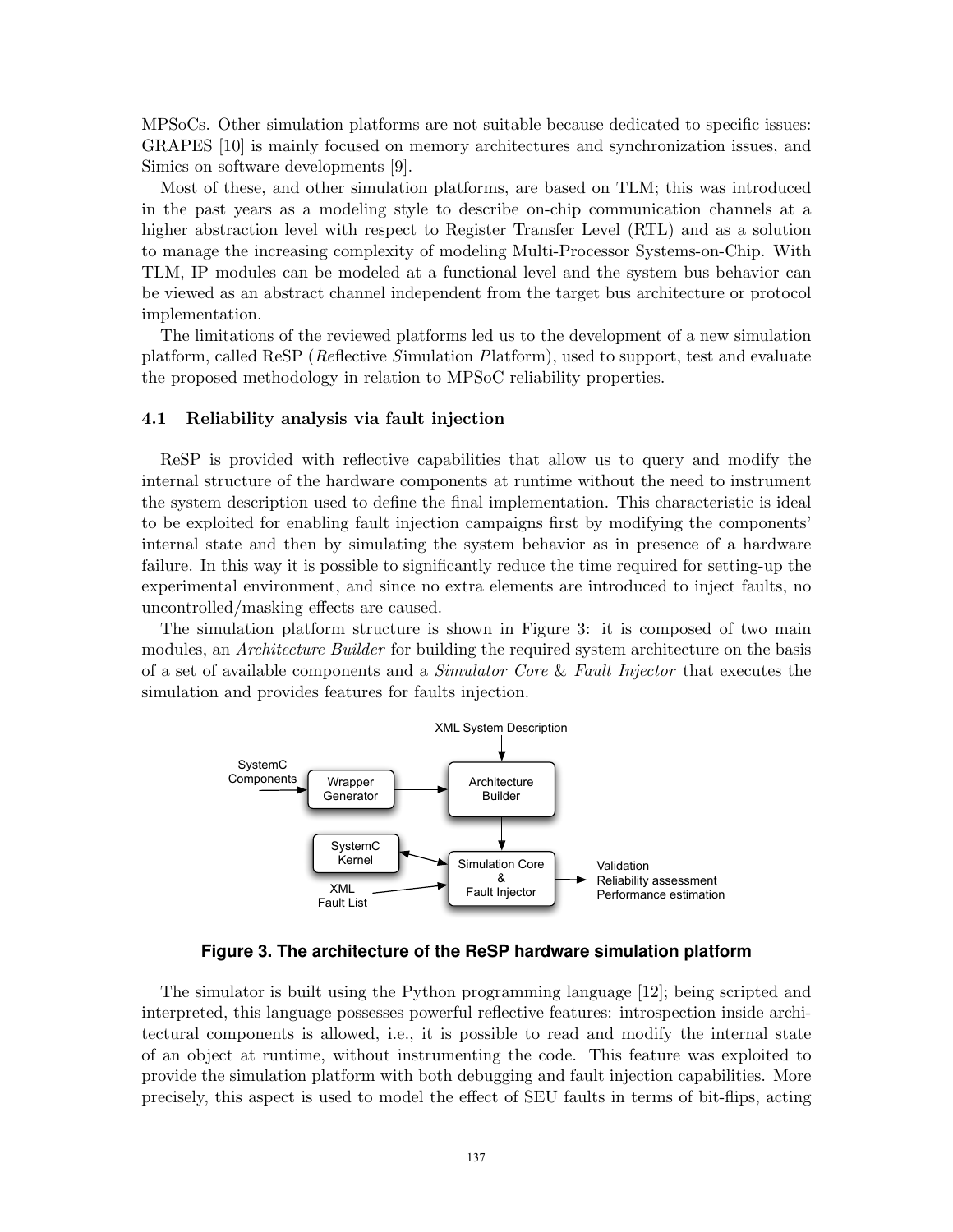on the values stored in memory elements. In general, it is possible to model any kind of functional failure causing an erroneous value at any point during the application execution.

In order to make hardware components, written using SystemC and TLM libraries, compatible with the simulation core, the facilities provided by the Boost. Python and  $Py++$ to automatically create Python wrappers around the C++ objects have been used.

Thanks to the reflective capabilities of Python, SystemC components can be easily integrated with ReSP without the need of modifications or creation of specific wrappers; this favors external IP reusability and the description of new hardware architectures by composition of already existing components. Currently, the simulation platform includes the following components:

- processors cores written using the ArchC [14] Architectural Description Language; we possess both the functional and cycle accurate versions of the PowerPC, Leon2 and ARM7 RISC processors;
- *interconnections* in terms of bus and Networks-On-Chip;
- *memory hierarchies* including simple memories and caches.

In order to implement debugging functionalities, the SystemC kernel was extended by providing the possibility of pausing the simulation either when specific events are raised or when a specified amount of time elapsed. After the system halts, introspection can be used to check the internal state of the components (for example the values of the registers of a processor), eventually also modifying it; simulation may then be restarted. This same feature has been exploited to support fault injection and to derive reliability assessments, as discussed in the next section.

#### 4.2 Reliability Analysis

The fact that it is possible to suspend execution, modify an internal value stored in a memory element and resume execution, allows to simulate the fault effects, thus being able to evaluate the behavior of the system in presence of errors and its capability to detect the fault, and recover from it, or just mask it. The classes of faults that can be simulated strictly depend on the abstraction level adopted by the component description; when the available model is functional the injected and simulated faults are considered at behavioral level, whereas if the component is described at RTL level, the considered fault set is defined at logical level.

When a fault injection campaign is executed, the simulator builds a golden model (i.e., a copy of the architecture) in addition to the architecture under test; the fault becomes observable when, after fault injection, the output of the golden model differs from the output of the model where the fault is injected. Then, simulation can be automatically stopped and it is possible to explore the internal state of the architecture and compare it with the state of the golden model. In case the fault does not generate an error, simulation will be stopped when a timeout expires. Another feature of the simulator, useful for reliability consideration, is step-by-step execution: simulation is manually advanced by only a specified amount of clock cycles, thus it is possible to see in detail how the fault propagates through the whole architecture.

It is worth noting that, due to the impossibility to apply all possible input patterns, after a fault is injected, the simulation is resumed for a chosen and finite time, in which the fault should manifest itself before being declared as "not-observable". This solution, adopted by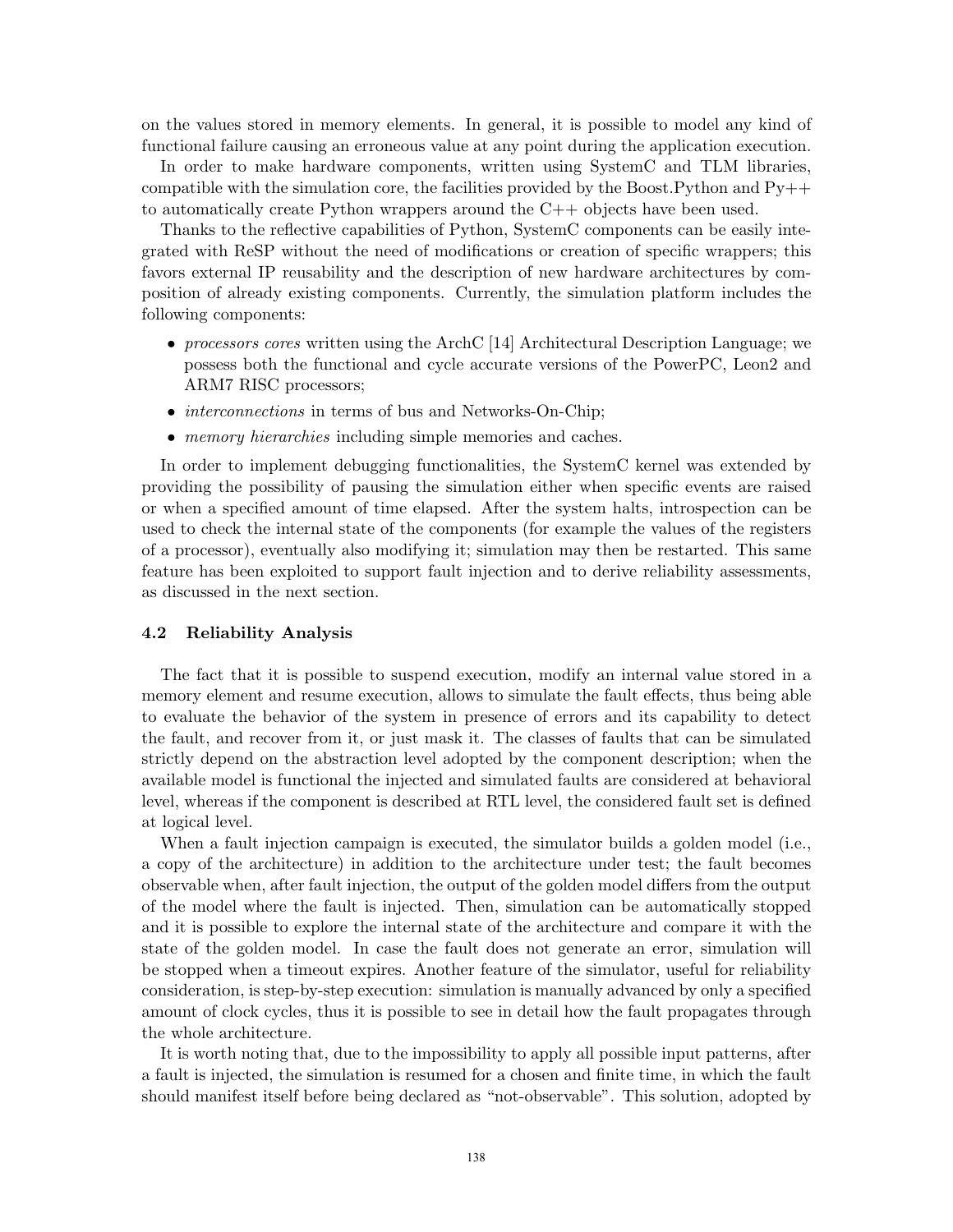all fault injection tools, does not guarantee that the fault is not observable. It is thus very important to be able to closely inspect the effects of a "not-observable" fault, in order to have some insights on the real potential of that fault.

The presented mechanisms have been implemented to work in a semiautomatic way; two features are fundamental in reducing efforts for the simulation setup: a) golden model creation and b) fault list management. The automatic creation of the golden model allows the developer to avoid the manual specification of the structure of reference architecture (which is identical to the one under test) and the comparators among the signals of the two systems. As the fault list is concerned, it is possible to specify, through an XML file, the list of faults to be injected (each fault is specified by the variable to be changed, the mask to be applied for changing the variable value, and the clock cycle at which the injection has to be performed); the simulations, one for each fault, are, then, sequentially executed. Results are displayed at the end: for each simulation, the report shows if the fault has been activated (i.e., a difference was observed among the reference golden model and the one under test) and if it has been detected (in this case there are the details of the detection timestamp and the signal with the erroneous value).

We are currently using this approach to validate the results on the fault-error relation and the associated evaluated fault coverage obtained in the fault injection campaign reported in [13], according to the fault injection environment defined in [4]. That environment consists of an FPGA board used to emulate an instrumented model of the Leon2 processor [8], and of a Personal Computer that hosts the FPGA board and runs the software managing the fault injection experiments. We have performed a preliminary fault injection campaign on the same system composed by Leon processor connected to a memory through a bus; the connection was obtained by means of ReSP. Table 1 presents the results of this experimental session (the "HW Detected" column reports cases where an interrupt has been asserted because of an error detection or a timeout expiration).

|              |            |          | No Error | Error              |             |              |
|--------------|------------|----------|----------|--------------------|-------------|--------------|
| Application  | Register   | Faults   |          | <b>HW</b> Detected | SW Detected | Not detected |
| <b>ELPF</b>  | Reg. Bank  | 2000     | 1787     | 51                 | 152         | 10           |
|              | Other Regs | $1600\,$ | 1366     | 12                 | 216         |              |
| Kalman       | Reg. Bank  | 2000     | 1540     | 185                | 271         |              |
|              | PC Reg.    | 1600     | 1184     | 62                 | 353         |              |
| <b>TOTAL</b> |            | 10800    | 8853     | 488                | 1408        | 51           |

**Table 1. Fault injection: experimental results**

## 5 Conclusions and future work

In this paper we present a framework for exploring the design space of MPSoCs; this framework supports the introduction of reliability techniques and the analysis, by means of fault injection, of the achieved reliability level.

The introduction of reliability properties from the early phases of the design flow allows the exploration of the solution space by considering fault detection and tolerance properties as metrics, to be added to performance and power consumption ones. The proposed fault injection platform is characterized by a high level of controllability of all aspects of the